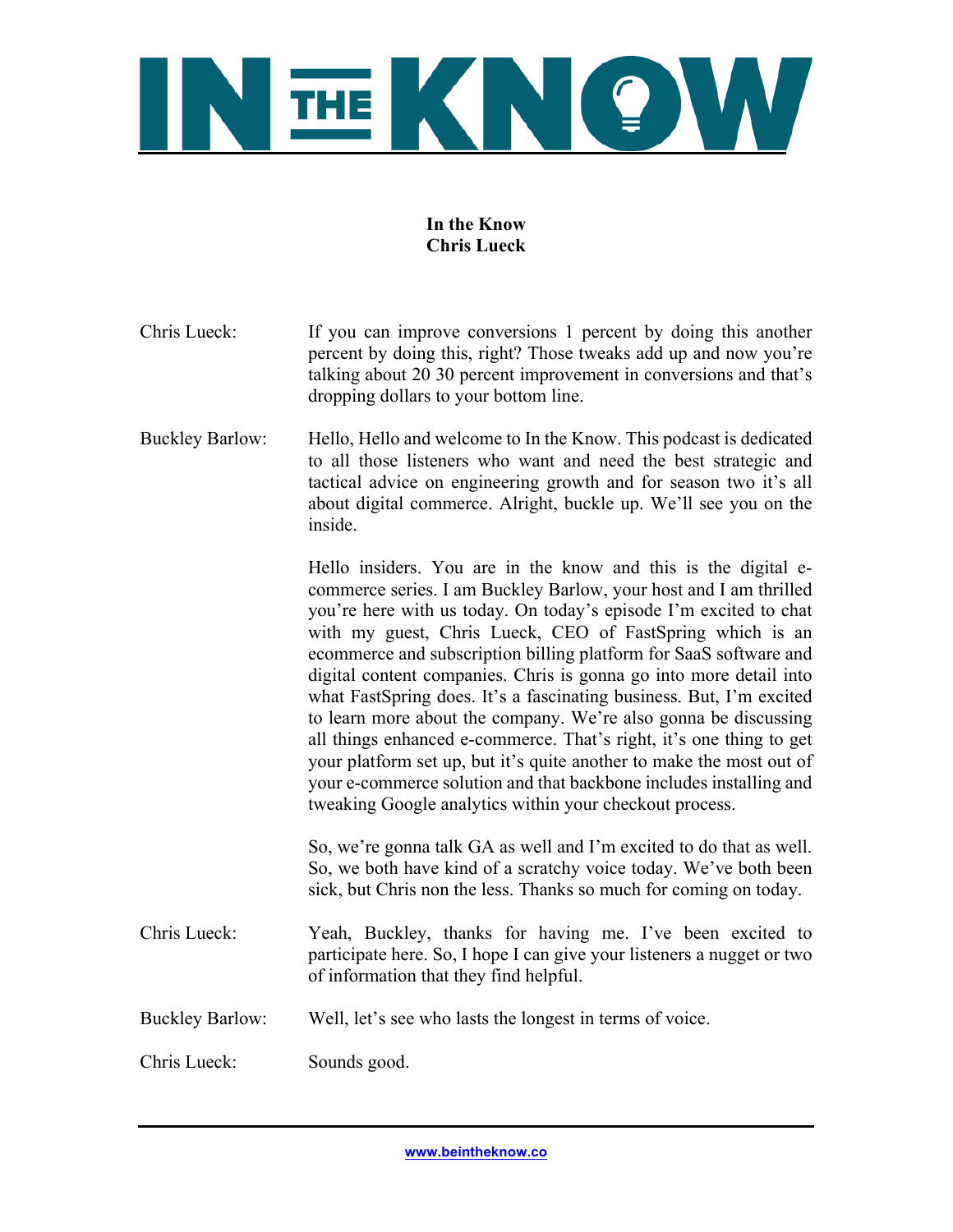- Buckley Barlow: Hey, I'm excited to roll up the sleeves and dive into analytics with you and we'll get to that eventually. But, I'm really really excited because you have loads of transactional experience, but before we dive in why don't you catch us up to speed on your role over there at FastSpring, what you do day to day and that would be a good start.
- Chris Lueck: yeah, so I'm the CEO and day to day it's promoting the company, talking to partners. I do a lot of recruiting. We are growing. We've doubled the business in the last three years and really starting to scale even more. So, I've spent an inordinate amount of time – more than I thought I would in the past recruiting.
- Buckley Barlow: Good spot to be in though.
- Chris Lueck: Yeah, and then investor relations between my Board of Directors and our investors, which I can touch on as well.
- Buckley Barlow: Fantastic, Fantastic. Now, first things first Chris, I found it really interesting how much time had passed after the founding of the company before it actually brought in outside capital. And I know that it's been a while and we talked about it before I pressed record, but tell us a little bit about that because I think a lot of people say, hey if I don't raise money early you've missed the golden opportunity of raising capital. But, clearly FastSpring dispels that myth.
- Chris Lueck: Absolutely, so FastSpring was started in 2005. There were four cofounders who they had experience in e-commerce having built previous generation e-commerce platforms and specifically for digital commerce, which I think of as e-commerce platforms that are selling digital goods or services. So, things like software or SaaS. And they saw a niche in the market that was not being served for SMB, small and medium sized businesses, that were selling these digital products and just there wasn't a good solution out there. So, that was the impetus for forming FastSpring. So, started in in '05. It went through the recession of 2008 and they were profitable almost from day one. It was a boot strap company and continued to grow it and in 2012 I connected with the founders.

They were looking to bring on a partner to continue in helping them to grow the company, so I had an investment group that I had formed and so I led an acquisition of the company that gave some liquidity to the founders, but also put a little bit more money into the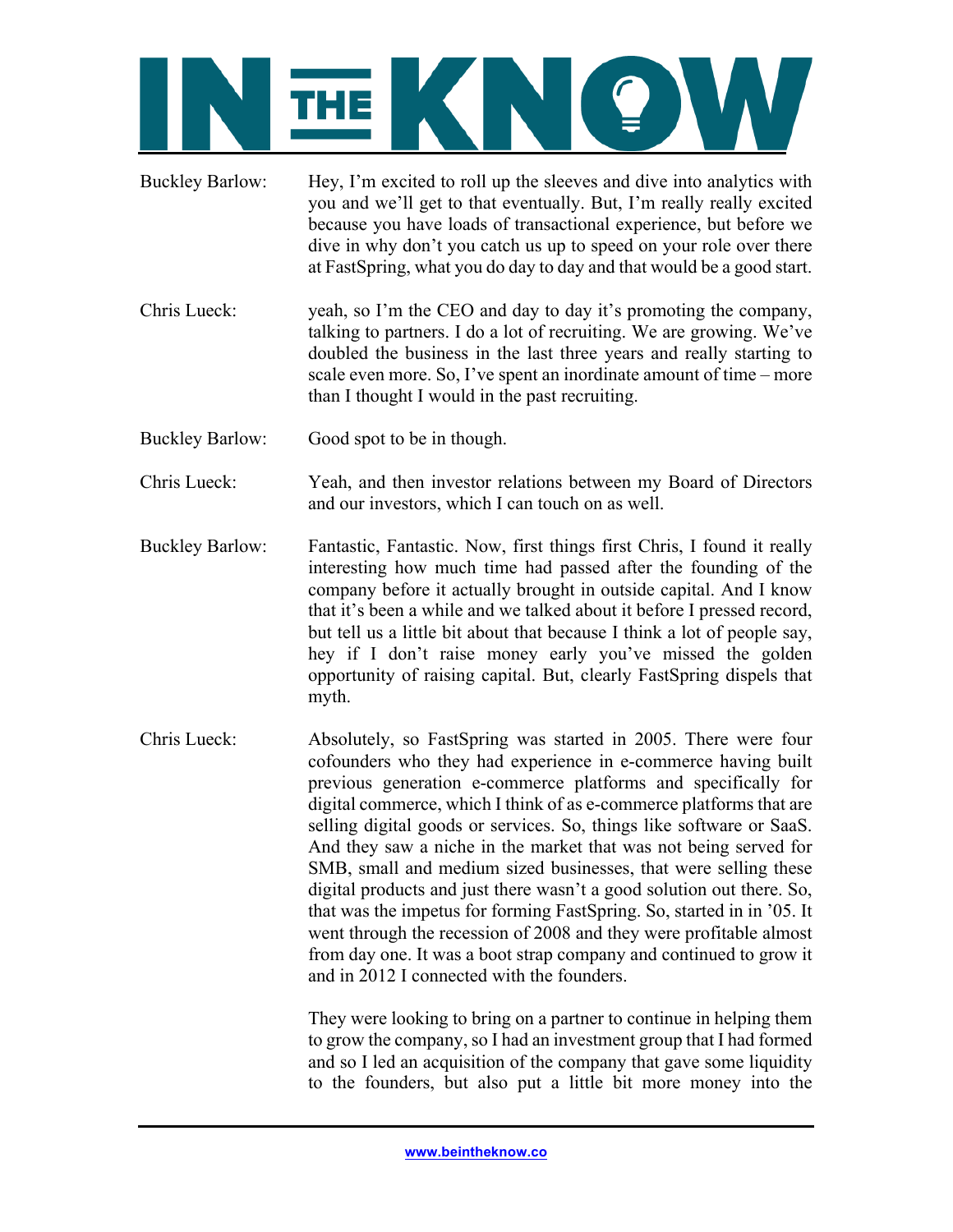

company. But, again profitable so – which, is one of things that attracted me to joining FastSpring was that they had figured out the right business model and were able to build a sustaining business that again made it through one recession and as I kind of think about where we are in terms of the economy and we've been in a long expansion period here. By all accounts, we're probably due for a correction.

So, where I look at it we're a SaaS company and we're profitable so I feel very good about where we stand and we continue to grow. But, like that's one of the things I would like to make sure your listeners are thinking about is if they are choosing an e-commerce solution that is SaaS based that there's been lots of companies been started in the last few years and quite a few of those are probably not cash flow positive. Yeah, so if we hit it on a downturn, are they gonna make it?

And are you gonna wake up one night and is your  $-$  is the ecommerce solution you're using – a lights gonna go out and you're not gonna have anyone to process transactions for you. Yeah, you look at FastSpring we've got a great business that we've built and it is a steady business and sustainable business and we are continuing to improve in all areas, both growth and balance sheet. So, it's been such a ride.

- Buckley Barlow: Yeah, that's fantastic. Very interesting experience you've had there and so tell us about FastSpring. Who are your clients? What do you do for them? And help us get up to speed there.
- Chris Lueck: Yeah, so for us we are provide four different components. So, there is the commerce solution, which is our SaaS offering that allows you to manage your online stores, do promotions, discounts, upsells, cross sells, kinda catalog management. There's the payment services, so the ability to accept payments in multiple currencies and multiple payment methods, multiple languages. And then there's merchant services, so because – So, our business model, we are a reseller of our customer's products and services.

So, an end consumer who is buying one of our customer's products, they are buying it from FastSpring who is the merchant of record on that transaction. So, they pay FastSpring, FastSpring received the money and then we basically pay the  $-$  We're kinda buying these products wholesale from our customers and then we're reselling to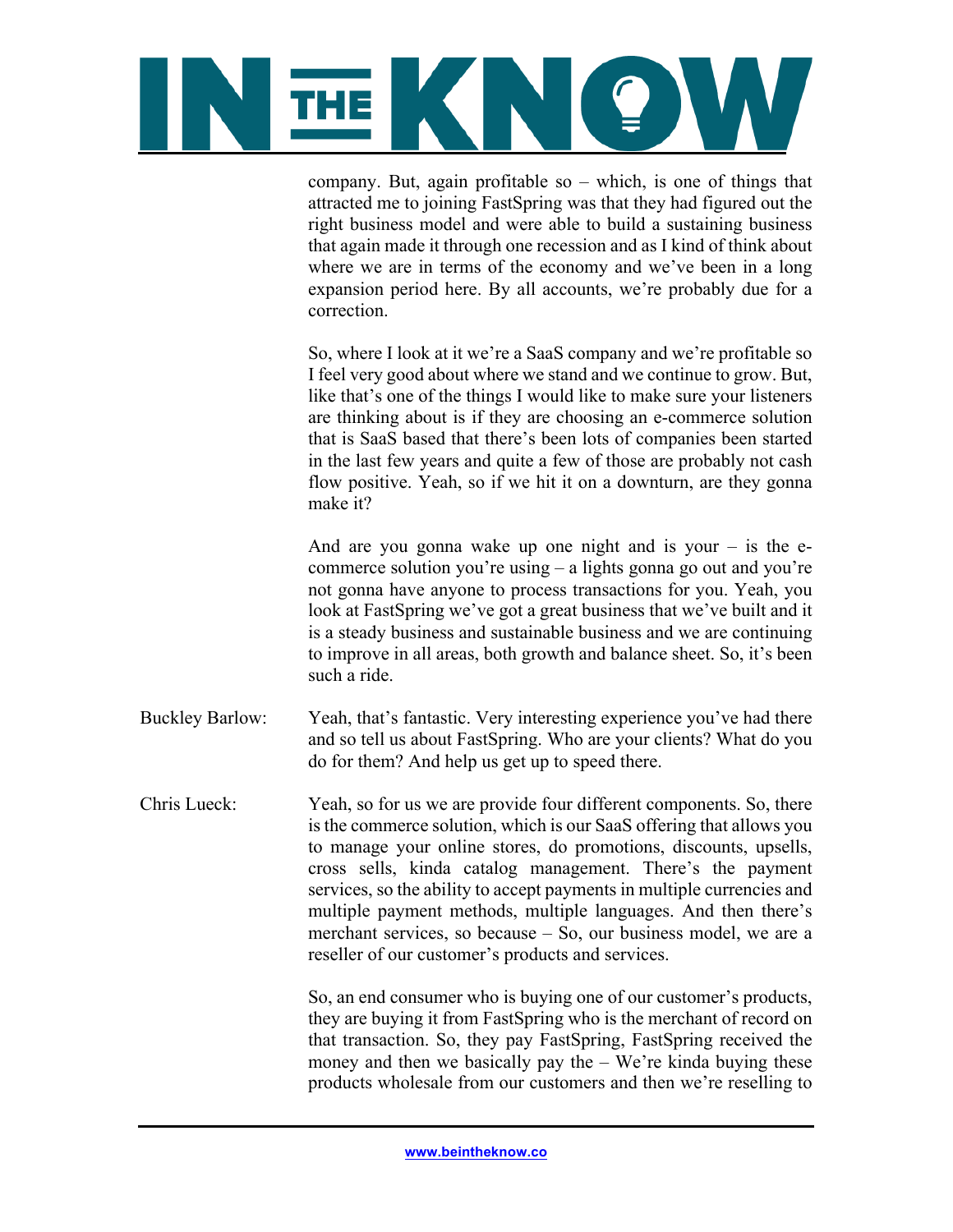

them to end consumers. So, we then will settle our customer's funds to them after transaction completes. So, commerce services, payment services, merchant services, and then also marketing services. So, things like an affiliate system that helps our customers to further grow their revenue. Which is another value add that we provide. So, really looking at ways that we can help our customers to grow.

And so our operating model, we take a percentage of each transaction processed through out platform and we look at  $-$  it's value based pricing because we wanna show value to our customers whose products that we're selling and help them to grow. So, if they do grow their revenue, we're basically aligned in finance there.

- Buckley Barlow: Well, that is a big big robust company that you have there. Can you name a client that you have that uses your system?
- Chris Lueck: Sure, so one of our customers is a company called MacPaw,  $M A$  $-C - P - A - W$  and they make Mac and a few Windows products. So, their biggest product is a product called CleanMyMac 3, which is a Mac utility product and it's – They're a great company, a great partner of ours and so they've been a long time FastSpring customer and so when you go through if you're buying one of their products, you are on their website and when you click buy now you go to a FastSpring order page to checkout. That's kind of how we work.
- Buckley Barlow: Perfect, great. Great, now I think it's fair to say that you see a lot of complex transactions coming through your platform.
- Chris Lueck: We do.

Buckley Barlow: How do you filter out the noise for FastSpring. What have you learned most about analyzing all of this customer data that you see?

Chris Lueck: Yeah, so Google has made tremendous strides for users with Google Universal Analytics and in particular the enhanced e-commerce offering that's part of Universal Analytics. And that's something that we see a lot of people aren't taking advantage of because the online shopping experience paradigm is changing and we're really helping to enable a new experience there. So, we've got a new product that we've launched that really puts more customizability into our customer's hand that they can develop the shopping experience that meets their type of business.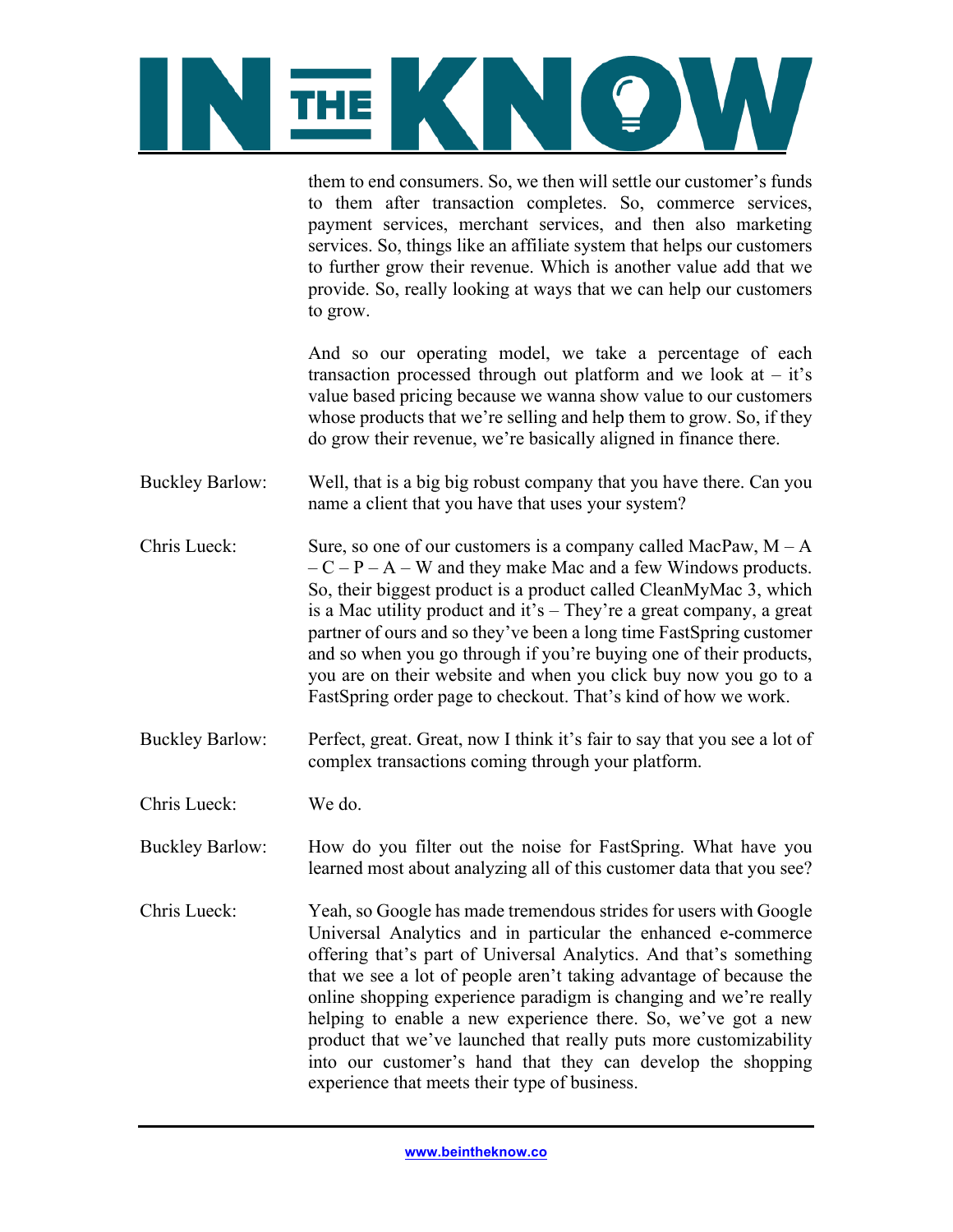

And so, if it's – There could be a heavy kind of shopping cart experience where you're buying a couple products, you put them into the shopping cart and then you go to check out and you kinda go through the order flow of maybe entering your contact information and your payment details – we still support that. But, that replicated what buying on the real world and that's the ecommerce ball has been around for a long time.

But, if you're selling one product, you don't need a shopping cart, right? You should be able to just check out on that page and that's really what our product offers. It's the ability to kind of really light weight checkout. Super-fast, much higher conversions than what we've seen in the past. We've got customers that have seen upwards of 40 percent improvement in conversions by using a solution. And so a lot of that also comes through tweaking the checkout flow and using the enhanced e-commerce part of Google Analytics.

- Buckley Barlow: Yeah, let's talk about this. It seems to me that a lot of companies don't fully use Google Analytics to their advantage and it's not that they don't want to, I think it's more they don't know how to. And then of course, maybe they don't have the team in place. Which one is it?
- Chris Lueck: Yeah, I think it's  $-$  It could be both, right? Google Analytics knowledge is – that is a specialty. But, there's a lot of documentation that Google provides and it's just once you go through and take the time to understand the capabilities that they offer, maintaining it and kind of understanding what the data's telling you it's a lot easier. So, there's an investment to set it up, but once you set it up its powerful with the data that you get from it. So, for me like when we look at what Universal Analytics provides, it's one of the greatest things is the custom metrics and dimensions. So, metrics are values that you can capture during a session.

So, for instance, how many – like a number of accounts that maybe going through and then there's dimensions which are kind of a filter. So, if you look at it – If you're trying to analyze the data, so a metric would be the number – a number that you can segment by dimensions. So, for instance, dimensions might be like a gender or a type of account. Right, so if you wanna say, alright I've got – How many types of accounts for the family plan and how many were on the two pack plan, right?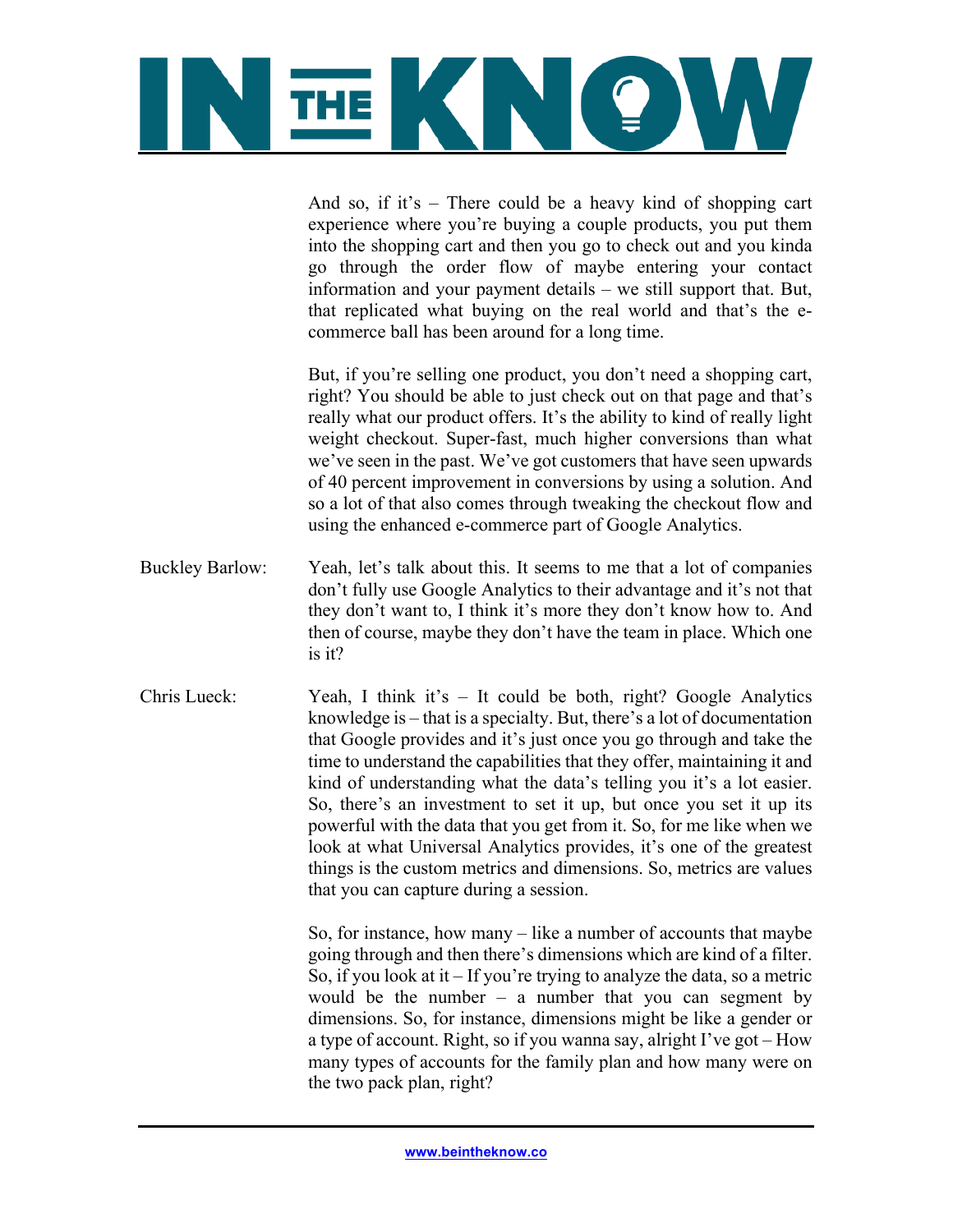

And so maybe someone that is buying – We're seeing that more people buy the family plan when they're coming from Europe or something like that. And so, knowing that data you can then promote the right campaign those people in Europe and try to upsell them to the family pack versus maybe you see something different in another region of the world or another country or maybe again by gender or whatever. But, it really helps you to optimize your business when you understand what the value you can gleam from Google Analytics. And I mean, the best part is it's all free.

- Buckley Barlow: Yeah, now you had dropped the name Universal Analytics, which is fairly new. It's been in beta for quite some time, so what's the difference between Google Analytics and Universal?
- Chris Lueck: Yeah, I mean so one of them is the custom metrics and dimensions that are enabled there. That and then also the ability to do the enhanced e-commerce. So, that really – The enhanced e-commerce gives you check out and shopping behavior that you wouldn't have had before, so you can define steps in checkout such as  $-$  So, for us maybe it's one step is entering a name, the next step is entering an email address, the next step is selecting a payment method, next step is entering payment details, and then the last step is clicking buy. And so you can accept all those different steps and then look and see are people falling out of the process at a particular step in that process – in the checkout experience? And then if so, why?
- Buckley Barlow: Let's kind of stop there for a second and talk about this behavior report because I think it's a big deal because it will help you improve the content on your site on those product pages, right? I think that's the most important thing is it will show you how visitors are reacting to it. I think that's really cool as you had mentioned and then of course, what about the speed and load time of your pages? Which can have an effect on sales. How are you monitoring that on that behavior report?
- Chris Lueck: Yeah, absolutely that's a good question because it's all about the user experience, right? And so if a page is taking a long time to load it's just a terrible user experience and you can – you'll see there can be a drop off in buying behavior. So, measuring load times and using – I mean, we use CDN, Content Distribution Networks, around the world so we can serve up local pages a lot faster than if it was all served – So, if someone in Europe is gonna get their order page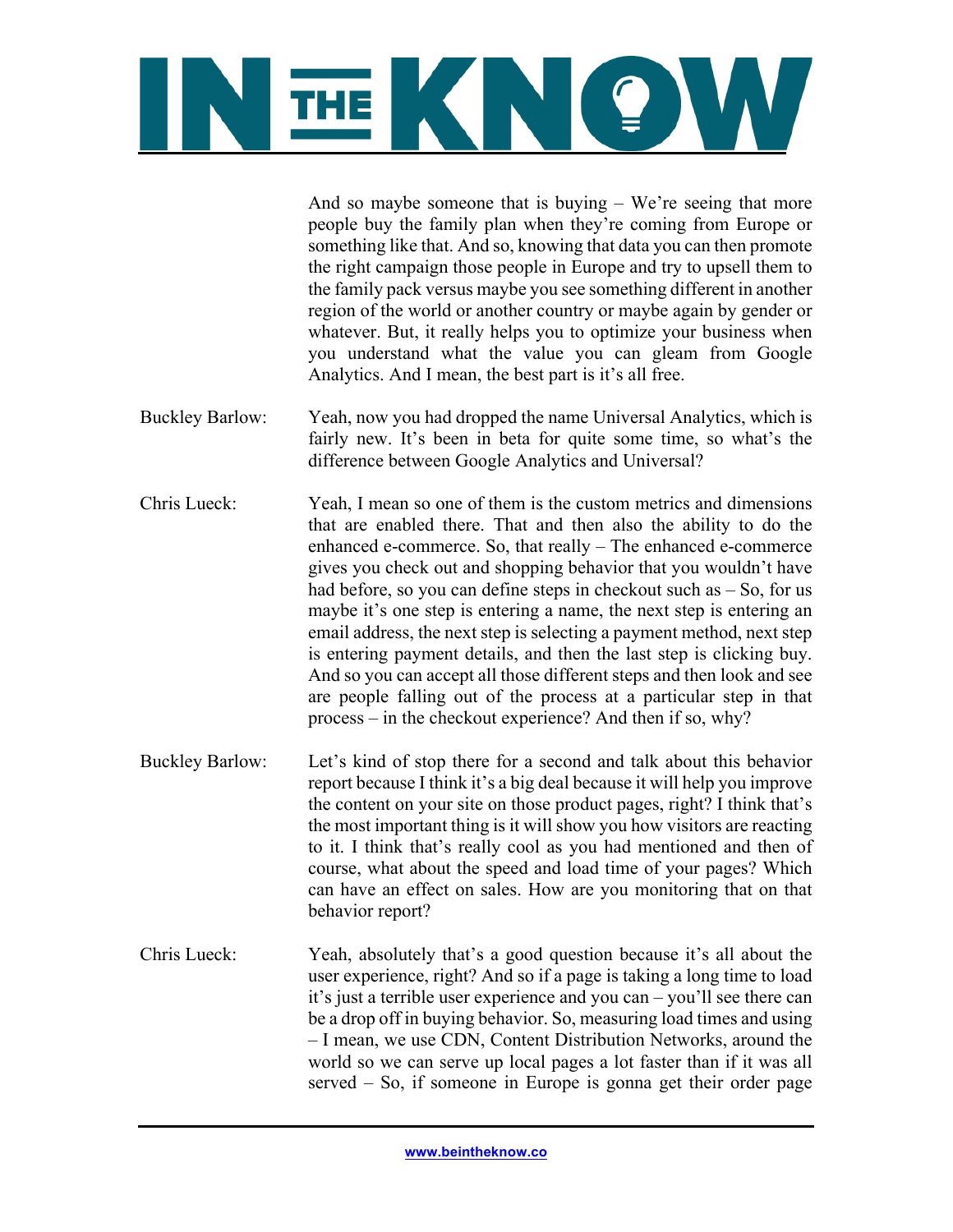

served up from a CDN in Europe versus if it's all served up from the same CDN in North America. It's gonna take a lot longer for someone in Asia to load that page. So, I know that's getting a little bit more technical but –

- Buckley Barlow: No, no I think it's important because we're getting more and more into this globalized world and we're selling a lot more online product all over the world and I think having a multi-currency and multi – just a global offering like you had mentioned, these are little tweaks that can translate into thousands, if not millions, of dollars.
- Chris Lueck: Yeah, and that's a good point because if you can improve conversions 1 percent by doing and another percent by doing this, right? Those tweaks add up and now you're talking about 20 30 percent improvement in conversions and that's dropping dollars to your bottom line.
- Buckley Barlow: Okay, Chris assume that I'm a CEO of a multi-product online business and I want to start instilling this data driven model or culture to help us make better decisions, how do you go about that? How do you go in and instill this data driven culture especially down to your CMO, then your CMO down to your other staff, and what are the right questions I should be asking of my team as we start to build this out?
- Chris Lueck: Yeah, that is a great question. So, first of all I would think about what are the goals and the outcomes that you wanna achieve as an organization and so, part of it setting up comp plans that are aligned with those objectives and if moving to more of a data centric organization is part of that objective. How can you measure that? And I would say 1.) in either way  $-$  So, selecting solutions that provide some of that data to you, right? So, you can get started without having a specialist or without having someone who is just devoted to implementing and analyzing that. So, for instance, with FastSpring our platform is basically preconfigured with Google Analytics and so it makes it easier for someone to go in and understand their – what's happening on the checkout process when they're using FastSpring.
- Buckley Barlow: Perfect, perfect so it's not like they have to go in and start understating all the  $-$
- Chris Lueck: They don't have to configure it themselves, that's correct.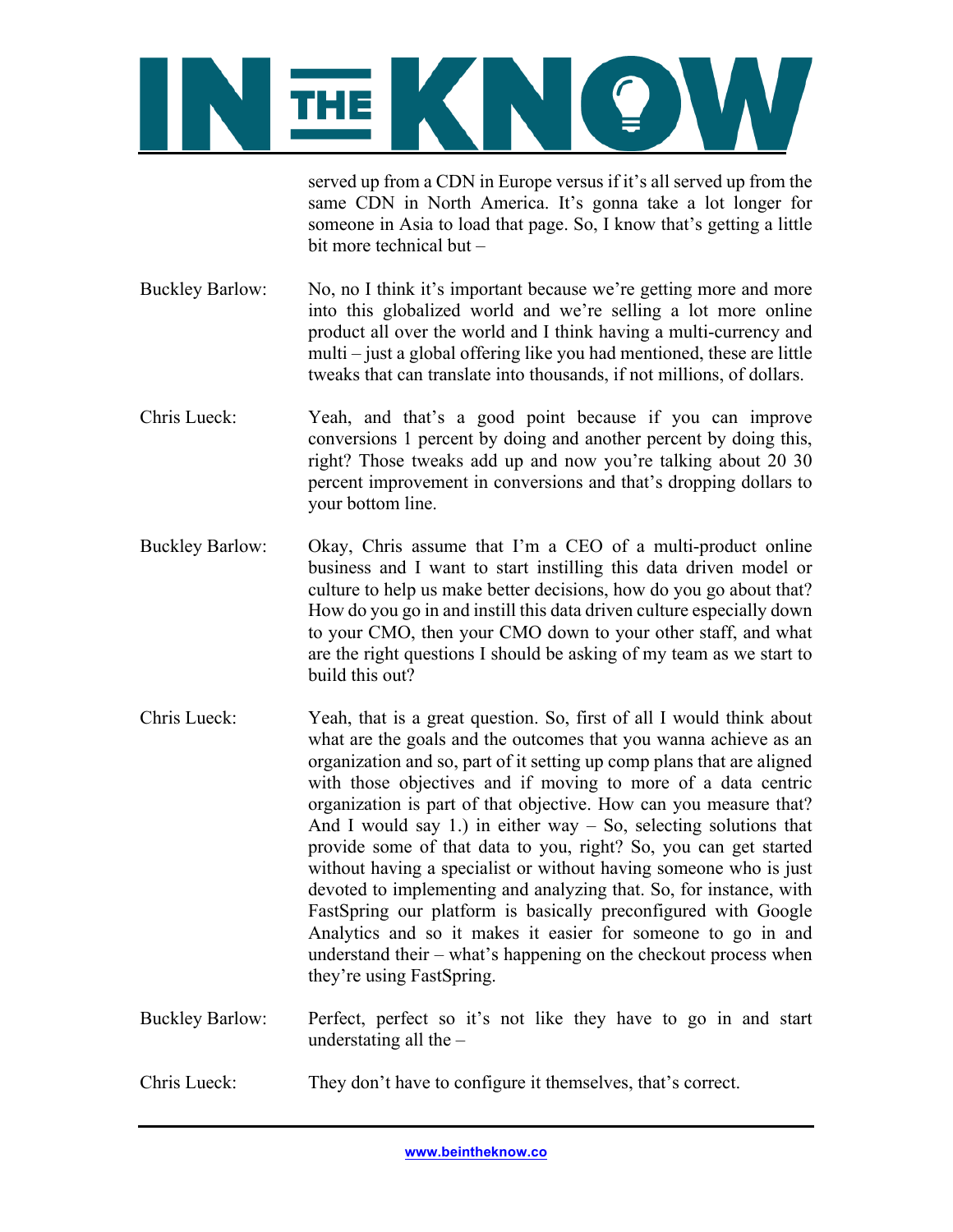

Buckley Barlow: That's great. That's great it's already part of it.

Chris Lueck: So, it certainly as they think about how can I further improve they're – it's pretty out of the box with us, but it is – That's a generic kind of set up, right? So, it at least lets you get started and kind of understanding what data's there and you can get your feet wet and as you better understand what the data's telling you, you can then try tweaking things on checkout process, on your website, and – again, at some point you'll – once you kind of understand what Google is telling you – what the analytics are telling you, you can dive in a little bit deeper and maybe create some custom metrics or custom dimensions that further slice and dice the data and really get you into those conversion improvements points.

> Or even – I mean, small little things that increase .1 percent may not seem like a lot, right? But, if you do 20 of those little things you've got a 2 percent increase in conversion and then that's – it's really ultimately free money because those are sales you would have lost otherwise.

- Buckley Barlow: That's right, that's right. Well, there's a lot of course ware out there. There's a lot of great blogs. A lot of videos on Google Analytics and how to understand them. We even have a great learning path over at beintheknow.co under data science with some fantastic learning path on how to get started for Google Analytics, but I think just knowing that there's a resource like FastSpring out there, knowing that if you wanna take it to the next level you're a global ecommerce solution, you have something like FastSpring at your disposal. That's great. Chris, I have to ask you, what is your favorite metric to track in Google Analytics and why? Come on, you gotta give it up. Just give it up.
- Chris Lueck: It's a simple one, right? It's just conversions.
- Buckley Barlow: Yeah, I knew. How did I know you were gonna say that?

Chris Lueck: Yeah.

Buckley Barlow: Yeah.

Chris Lueck: But, again with the enhanced e-commerce and with Universal Analytics you can look at different types of conversions and that's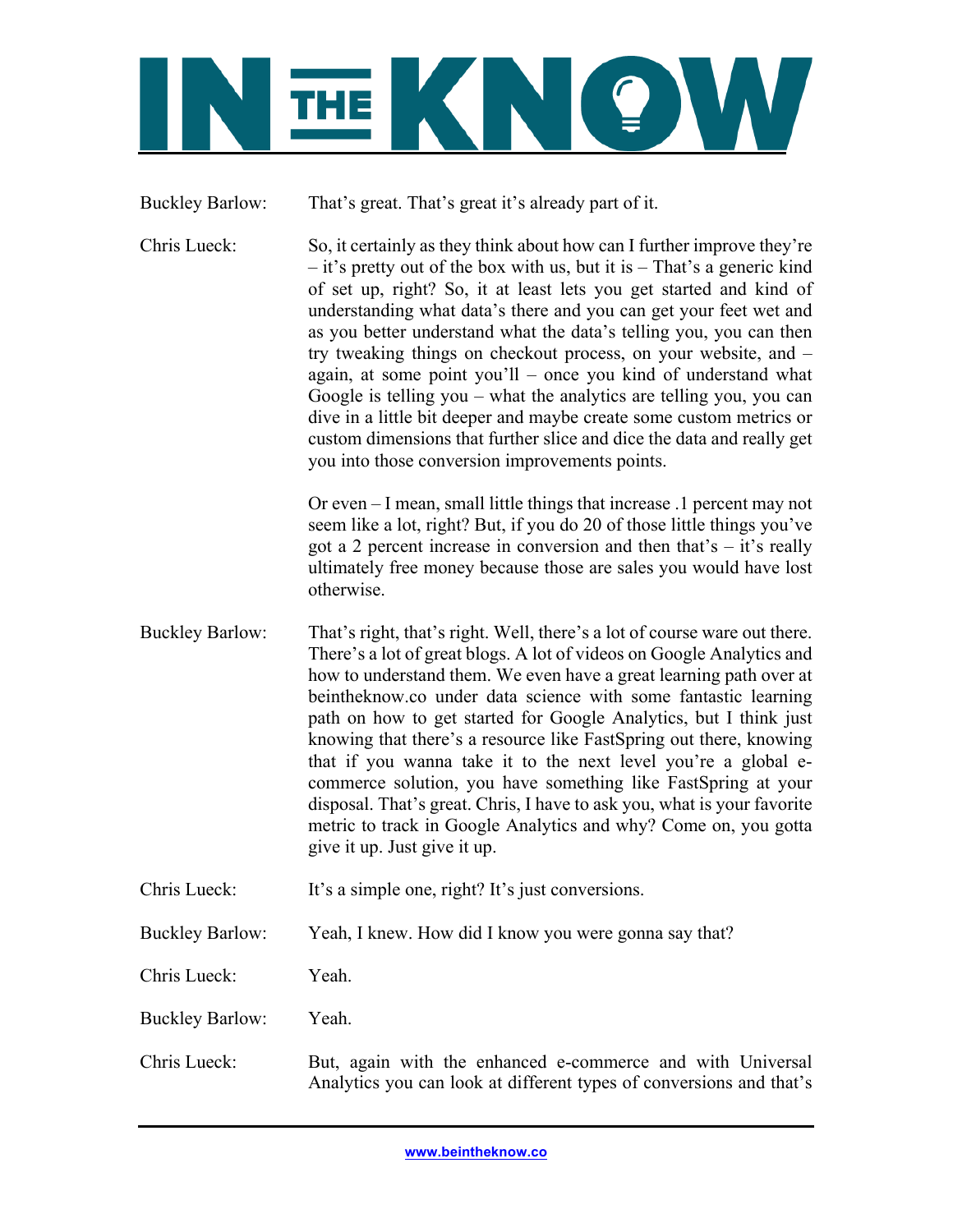

what's really powerful and really helps people to see significant growth in their business. And its just little things that without spending a ton of money on marketing and other efforts, those are the little things that you can do to gain significant growth.

Buckley Barlow: Alright, Chris well this is awesome stuff. So, before we launch into our final round of questions, I'd like to take a brief moment to thank our sponsor.

> Hey insiders, hope you're enjoying this episode. Today it is brought to you by Audible.com. I love Audible. There's so many titles to choose from over there from your iPhone or Android. Whether it's *Crush It* by Gary Vaynerchuk or *Lean in* by Sheryl Sandberg, great books over there. Today you get a free audio book download and you can go to audibletrial.com/intheknow or you can go to show notes on this particular page, click on the big Audible graphic and it'll take you to the same place for that free audio book download and it's a 30-day free trial, so you gotta check it out. Alright, let's go back to the episode.

> Alright, Chris we're back here. I gotta ask you this. I got a few questions. Out of all the mistakes you see people and organizations doing in digital commerce, what's the biggest mistake you see companies making, new or mature?

Chris Lueck: Yeah, I would say not being aware of tax regulations for were they're selling online. So, it's something that if you are selling – especially because you're selling digital products and services you can get a global reach fairly easily and so if you're selling into consumers in Europe, even if you're not based in Europe, you are required to collect that VAT, the valued added tax, in Europe and then, to remit to the proper authorities. Europe – The EU changed their regulations around that starting January  $1<sup>st</sup>$  of 2015 and it's a little more complex and it's caused some heartache.

> There's actually still ongoing Twitter hashtag about that mess because it's been big headache for people. So, understanding and even in the US people don't realize that states like Texas, regardless if you have no nexus there – meaning that you have no people or no ground or you physically go in there and make sales, if you're selling digital goods online to consumers in Texas there are regulations around collecting and remitting sales tax. So, that's probably the biggest reason that – the biggest mistake that we see.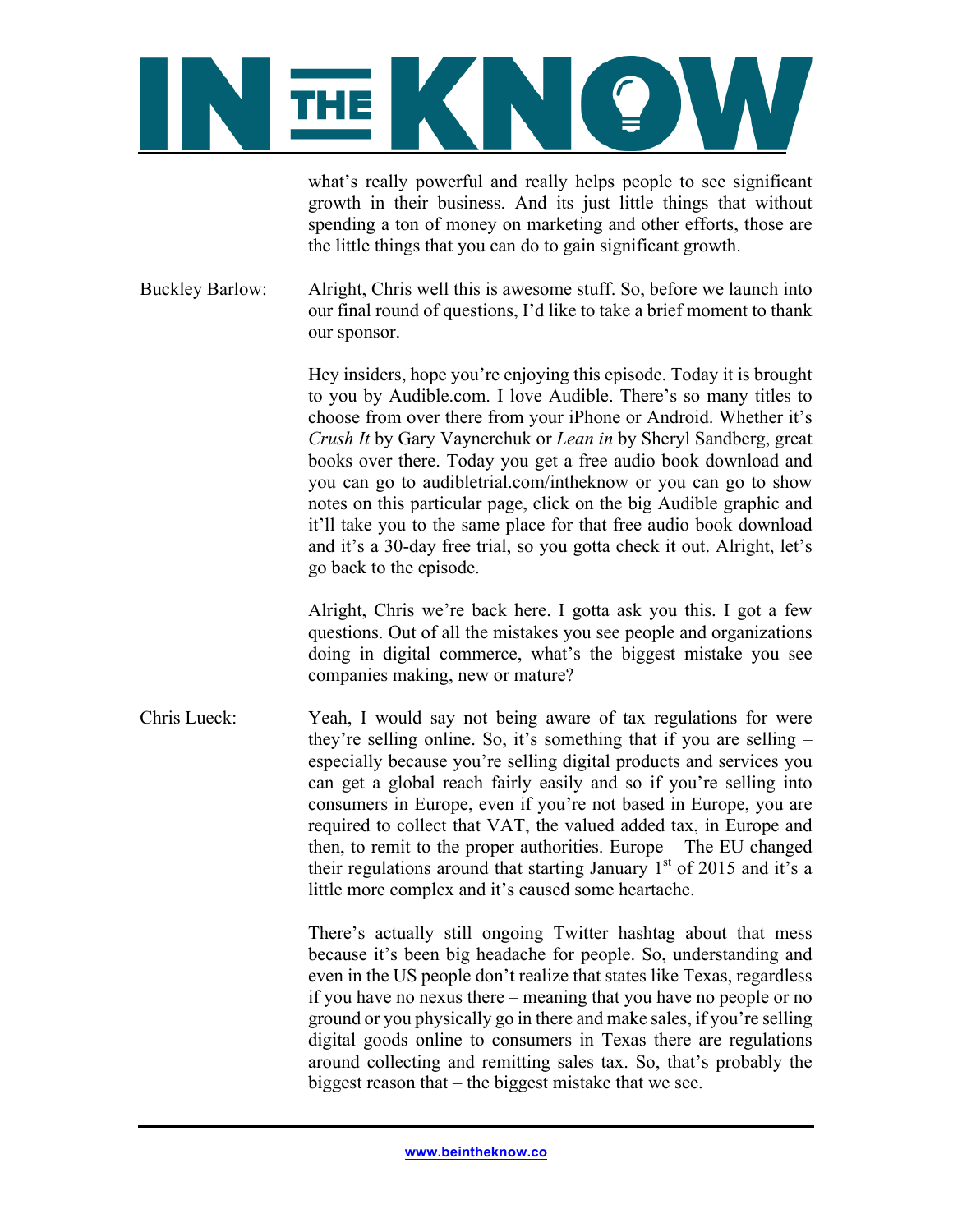

- Buckley Barlow: I have to tell you, this is the first time I've ever heard this and it's obviously indicative of the business that you're in. so, that's very very insightful. Okay, on the flipside, what is the one tip that you recommend to anyone trying to grow their business online? I like what you have been able to do where you came in with a very unique acquisition structure and a capital raising structure and then all the sudden you've gown even more, you're scaling it. There's a lot to be learned from Chris. What is that number one tip when people to come to you and say hey how do I grow a business online? What do you typically tell them?
- Chris Lueck: Yeah, I would say a lot of it is 1.) making sure you have the right business model. So, if you are selling a product or service online, pricing it right. So many people price their products or services too low and we actually are working on a great case study with one of our customers who they had a product that was priced at \$29.99 and they raised it to \$39.99 and saw increased sales. They tried \$49.99 increased sales. \$69.99 still more sales. I think they went \$79.99 and they're up to \$99 on this product and they are making more money than before and it's just pricing correctly is a number one thing.
- Buckley Barlow: Wow, that's interesting and is it a digital product then or an information product or a SaaS?
- Chris Lueck: Yeah, it's called Sketch by a company called Bohemian Encoding and it's a fantastic product.
- Buckley Barlow: Wow, that's fantastic.
- Chris Lueck: It's a lighter weight version of Photoshop kind of and they probably – If they hear this they will cringe because that's probably not the right characterization. It's sort of – That's the way I look at it. It's a great product though.
- Buckley Barlow: Well, we definitely have to have the insiders go and check Sketch out. We'll put it in the show notes for sure. Last question for you Chris, and I really appreciate you again taking the time, you're growing right now and you're obviously hiring and you're looking for people that will help you continue to grow, continue to scale. What are you looking for in their skill sets and why are looking for it at this stage?